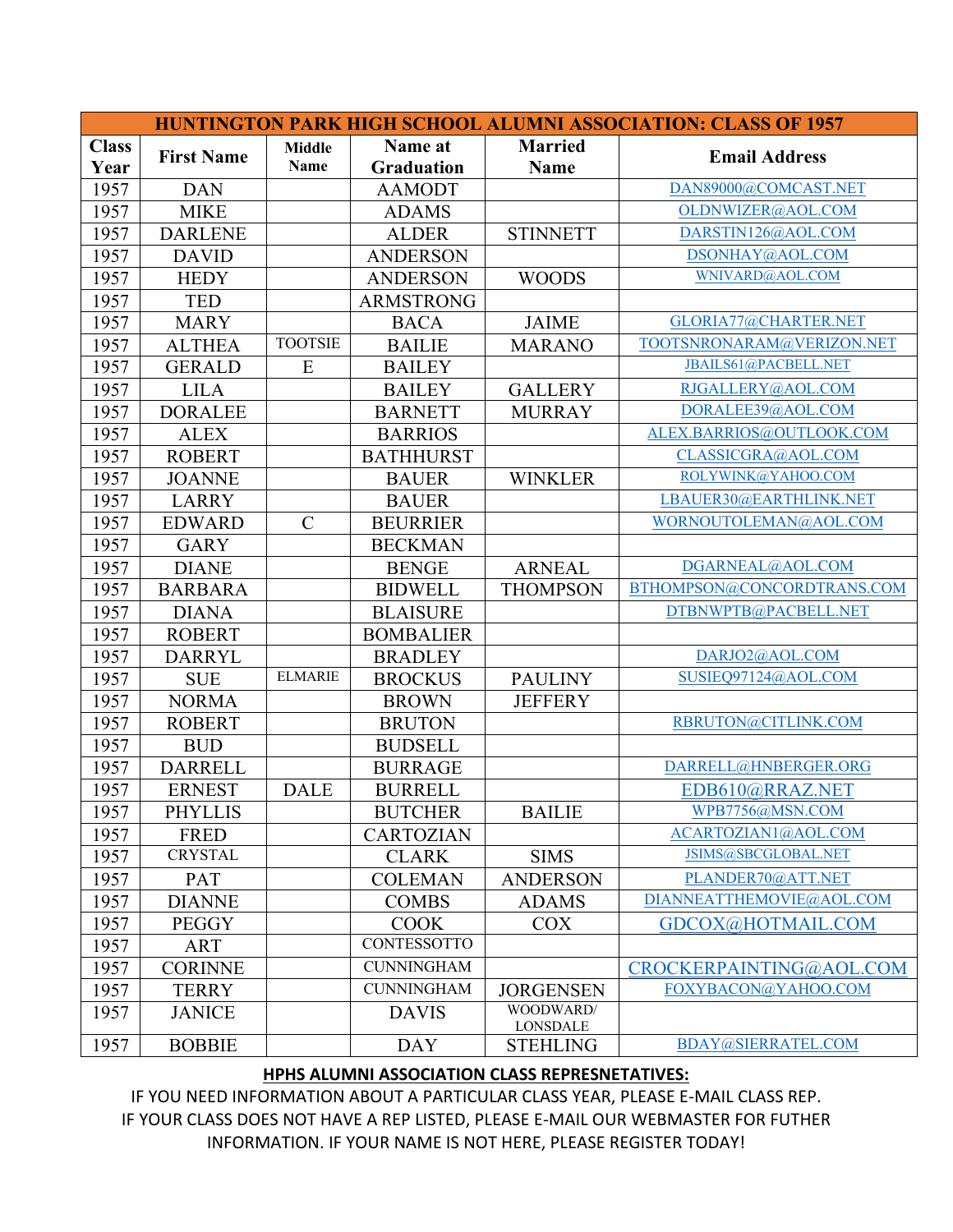| 1957 | <b>ALICE</b>     | $\mathcal{C}$ | <b>DEBACA</b>      | <b>SANCHEZ</b>     | JOESFLOWER9@MSN.COM        |
|------|------------------|---------------|--------------------|--------------------|----------------------------|
| 1957 | <b>TOME</b>      |               | <b>DEHM</b>        |                    | TOMNELDA@BENDBROADBAND.COM |
| 1957 | <b>LOUIS</b>     |               | <b>DEL ROSAIO</b>  |                    | LDR11282@EARTHLINK.NET     |
| 1957 | <b>RUSSELL</b>   |               | <b>DEREMER</b>     |                    | RDEREMER@PRODIGY.NET       |
| 1957 | <b>SANDY</b>     |               | <b>DEUEL</b>       | <b>SINGLETON</b>   |                            |
| 1957 | <b>DON</b>       |               | <b>DOPSON</b>      |                    | WDOPSON@SBCGLOBAL.NET      |
| 1957 | <b>GAY</b>       |               | <b>ELLIOTT</b>     | <b>UFHOLTZ</b>     |                            |
| 1957 | <b>JOAN</b>      |               | <b>ENGLISH</b>     | <b>MCCRACKEN</b>   | MCCRACKENJMBEM@AOL.COM     |
| 1957 | <b>DWANE</b>     | W             | <b>EVANS</b>       |                    | KG6KPW@SBCGLOBAL.NET       |
| 1957 | <b>DWIGHT</b>    |               | <b>EVANS</b>       |                    |                            |
| 1957 | <b>BETTY</b>     |               | <b>FINNEY</b>      | <b>TURI</b>        | BTURI@SOCAL.RR.COM         |
| 1957 | <b>KATHY</b>     |               | <b>FITZPATRICK</b> | TOUSIGNANT         | KATHT@EARTHLINK.NET        |
| 1957 | <b>CATHY</b>     |               | <b>FERGUSON</b>    | <b>BRUTON</b>      | RBRUTON@CITLINK.NET        |
| 1957 | <b>NORMAN</b>    |               | <b>FOSTER</b>      |                    | TNSNORM@AOL.COM            |
| 1957 | <b>KATHY</b>     |               | <b>GANOUNG</b>     | <b>BRANDON</b>     | FIREPLUGRB@VERISON.NET     |
| 1957 | <b>DALE</b>      |               | <b>GIBSON</b>      |                    | GSMC@FRONTIERNET.NET       |
| 1957 | <b>DENNIS</b>    |               | <b>GILLARD</b>     |                    | DENGLOGILL@AOL.COM         |
| 1957 | <b>DIXIE</b>     |               | <b>GORMAN</b>      | <b>CASH</b>        | DCASH1@DC.RR.COM           |
| 1957 | <b>NANCY</b>     |               | <b>GREEN</b>       | <b>PACHECO</b>     | RPACHECO@SOCAL.RR.COM      |
| 1957 | <b>CAROL</b>     |               | <b>GREGROIRE</b>   | <b>ROBBINS</b>     | CAROLINTUSTIN@AOL.COM      |
| 1957 | <b>DAVE</b>      |               | <b>HANCOCK</b>     |                    | DHANCOCK206@ME.COM         |
| 1957 | <b>VERA</b>      |               | <b>HANSON</b>      | <b>WALL</b>        | VERLINE@WEBTV.NET          |
| 1957 | <b>LOUISE</b>    |               | <b>HENNENOEFER</b> | <b>DUNBAR</b>      | FLOYD.DUNBAR@VOPAKUSA.COM  |
| 1957 | <b>JUNE</b>      |               | <b>HEPPNER</b>     | <b>PERKINS</b>     | PERKINSJF@AOL.COM          |
| 1957 | <b>BILL</b>      |               | <b>HINCKLEY</b>    |                    | BILLHINCKLEY@EARTHLINK.NET |
| 1957 | <b>LYNDA</b>     |               | <b>HOUSER</b>      | <b>CORNISH</b>     | CHEVYMOM@MAIL.COM          |
| 1957 | <b>JIM</b>       |               | <b>HUFFMAN</b>     |                    | MAIL4JGH@CS.COM            |
| 1957 | <b>NORMA</b>     |               | <b>HURTADO</b>     | <b>GREEN</b>       | NORMA.GREEN@METROKC.GOV    |
| 1957 | <b>CAROLYN</b>   |               | <b>JOHNSON</b>     | <b>RUDOMETKIN</b>  | RUDO@ZETABROADBAND.COM     |
| 1957 | <b>CAROL</b>     |               | <b>JONES</b>       | <b>CLOUD</b>       | CCLOUD@PSNW.COM            |
| 1957 | PAT              |               | <b>KANE</b>        | <b>RIEFFANAUGH</b> | MRSHOWTOWN@AOL.COM         |
| 1957 | <b>DENNIS</b>    |               | <b>KELLY</b>       |                    | DKBK1960@CHARTER.NET       |
| 1957 | <b>KATHERINE</b> |               | <b>KLOMBIES</b>    | <b>AKERBERG</b>    | KEKPA1@HAWAIIANTEL.NET     |
| 1957 | <b>JIM</b>       |               | <b>LANGSTON</b>    |                    | BALGLAD@YAHOO.COM          |
| 1957 | <b>KEN</b>       |               | <b>LAVENDER</b>    |                    | KENLAVENDER@YAHOO.COM      |
| 1957 | <b>JUDIE</b>     |               | <b>LEE</b>         | <b>BRENNEMAN</b>   | JUDIE BRENNEMAN@YAHOO.COM  |
| 1957 | <b>DIXIE</b>     |               | <b>LEGGETT</b>     | <b>WILSON</b>      | DIXIE.25@JUNO.COM          |
| 1957 | <b>SHEILA</b>    |               | <b>LEVIN</b>       | <b>CLAPKIN</b>     | SHEILACLAPKIN@GMAIL.COM    |
| 1957 | <b>MIKE</b>      |               | <b>LIBBY</b>       |                    | LIBBYUT@JUNO.COM           |
| 1957 | <b>ROSALINDA</b> |               | <b>LEMON</b>       | <b>DELGADO</b>     |                            |
| 1957 | <b>WAYNE</b>     |               | <b>LINSCHEID</b>   |                    | WSLIN@COMCAST.NET          |
| 1957 | <b>JESSE</b>     |               | <b>LOPEZ</b>       |                    | JESSEGARAGE@SBCGLOBAL.NET  |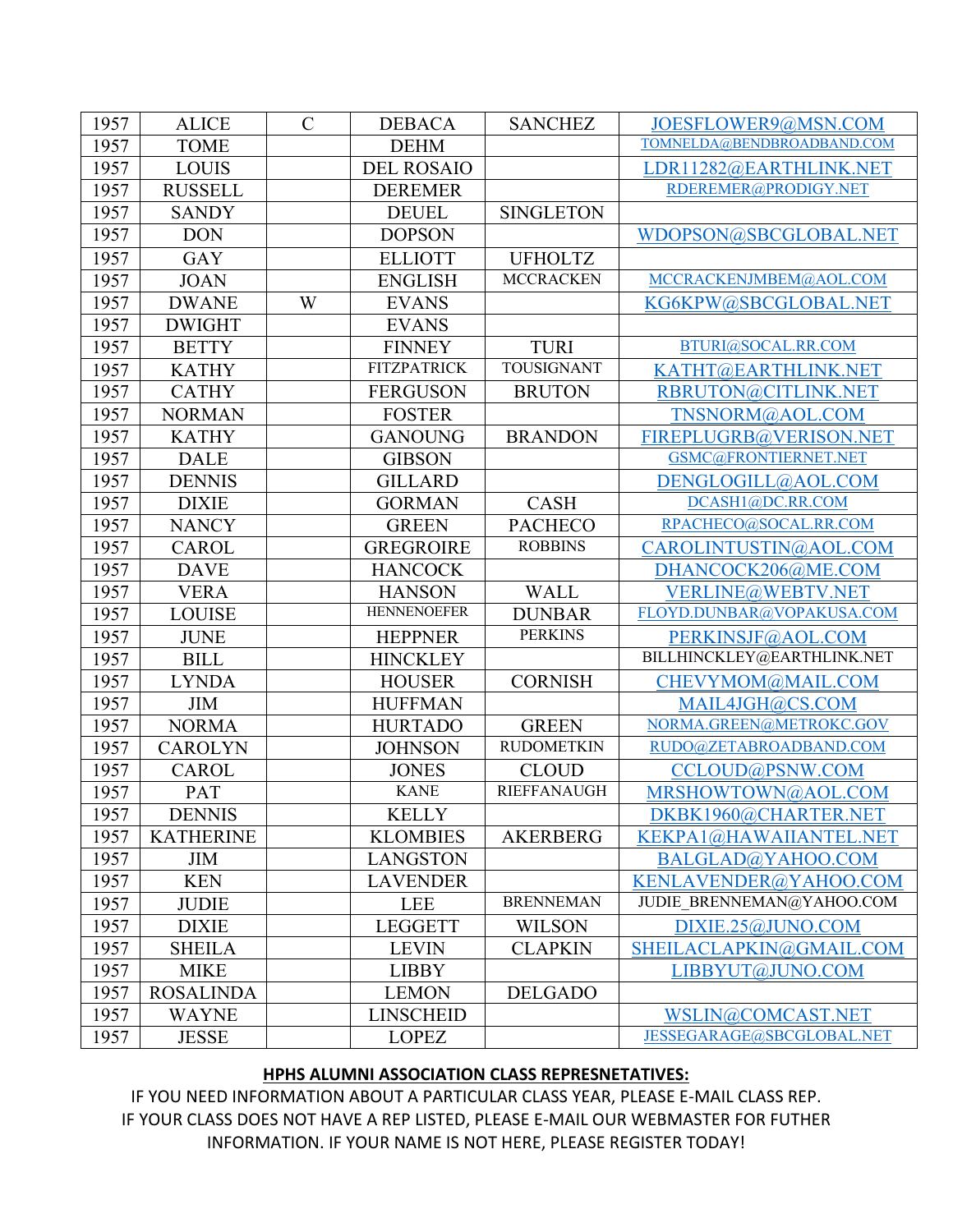| 1957 | <b>EDWARD</b>     |            | <b>MANCINI</b>   |                   | QCMUGGS@COX.NET              |
|------|-------------------|------------|------------------|-------------------|------------------------------|
| 1957 | <b>CONNIE</b>     |            | <b>MAST</b>      | <b>ANDERSON</b>   | CONNIENDAVE@SBCGLOBAL.NET    |
| 1957 | <b>BILL</b>       |            | <b>MASTERS</b>   |                   | BMASTER7@AOL.COM             |
| 1957 | <b>JOANN</b>      |            | <b>MAURIZI</b>   | <b>CAMPANELLA</b> | JCAMPANELLA@SBCGLOBAL.NET    |
| 1957 | <b>BARBARA</b>    |            | <b>MAYER</b>     | <b>WOOD</b>       | BARTWOOD@EARTHLINK.NET       |
| 1957 | <b>BEATRICE</b>   |            | <b>MAYER</b>     | <b>BERG</b>       | DRAKE2@COX.NET               |
| 1957 | <b>MARGARET</b>   |            | <b>MCCALMANT</b> | <b>GARCIA</b>     | MCGILLICUTTY@IWVISP.COM      |
| 1957 | <b>KARL</b>       |            | <b>MCCALLEY</b>  |                   | KARL@MCCALLEY.NET            |
| 1957 | <b>BOB</b>        |            | <b>MCDONNELL</b> |                   | <b>BOB MCD@COMMSPEED.NET</b> |
| 1957 | <b>BOB</b>        |            | <b>MCKEEN</b>    |                   | MCKEEN@COX.NET               |
| 1957 | <b>ANNE</b>       |            | <b>MILLES</b>    | <b>LITTLE</b>     | BLITTLE310@AOL.COM           |
| 1957 | <b>ROBERT</b>     |            | <b>MOORE</b>     |                   | TGR4EVR@BELLSOUTH.NET        |
| 1957 | <b>MICHAEL</b>    |            | <b>MORRISON</b>  |                   | MMORRISON2@SAN.RR.COM        |
| 1957 | <b>DEANNA</b>     |            | <b>MULHAIR</b>   | <b>MCGILL</b>     |                              |
| 1957 | <b>JOHN WAYNE</b> |            | <b>MURRAY</b>    |                   | JWMKMURRAY@SBCGLOBAL.NET     |
| 1957 | <b>DAN</b>        |            | <b>NICOLE</b>    |                   | DANNICHOLL@GMAIL.COM         |
| 1957 | <b>FRED</b>       |            | <b>NOBLE</b>     |                   | FWNOBLE@WINTERCENERGY.COM    |
| 1957 | <b>JERRY</b>      | <b>GUY</b> | <b>PATTERSON</b> |                   | TOOLMECIND@AOL.COM           |
| 1957 | <b>DON</b>        |            | <b>PAYTON</b>    |                   | HONEYMAX2@EMBARQMAIL.COM     |
| 1957 | <b>JOE</b>        |            | <b>PINTO</b>     |                   | JOEPINTO@LA-PV.COM           |
| 1957 | PAT               |            | <b>POINTER</b>   | <b>MCDONALD</b>   | CRESTONBABE@YAHOO.COM        |
| 1957 | <b>CAROL</b>      |            | <b>PASTHUMUS</b> | <b>RUSSO</b>      | CRLRUSSO@AOL.COM             |
| 1957 | <b>ALLAN</b>      |            | <b>RATLIFF</b>   |                   | ARATLIFF@SBCGLOBAL.NET       |
| 1957 | <b>ART</b>        |            | <b>REDFOX</b>    |                   | APPLENANA1999@YAHOO.COM      |
| 1957 | <b>BOB</b>        |            | <b>RILEY</b>     |                   | 13651@MSN.COM                |
| 1957 | <b>LEE</b>        |            | <b>RIELY</b>     |                   | LEERILEY@AOL.COM             |
| 1957 | <b>DEAN</b>       |            | <b>ROBERTS</b>   |                   | DEANANDANN@VERIZON.NET       |
| 1957 | <b>NORMA JEAN</b> |            | <b>ROBINSON</b>  | <b>JOHNS</b>      | NORMAANDALJOHNS@NETZERO.COM  |
| 1957 | <b>ONEITA</b>     |            | <b>ROBINSON</b>  | <b>UNDERWOOD</b>  | CWUNDERWOD@JUNO.COM          |
| 1957 | <b>CARL</b>       | J          | <b>ROSEMAN</b>   |                   | CROSE49658@AOL.COM           |
| 1957 | <b>MARILYN</b>    |            | <b>ROSENOW</b>   | <b>SCHLANGE</b>   | SOURKRAUTZ@GMAIL.COM         |
| 1957 | WARREN            |            | <b>RUPP</b>      |                   |                              |
| 1957 | <b>JUDY</b>       |            | <b>SCOGGINS</b>  | <b>JENNINGS</b>   | JJENNINGS199@YAHOO.COM       |
| 1957 | <b>JUDITH</b>     |            | <b>SEGER</b>     |                   |                              |
| 1957 | <b>WALLY</b>      |            | <b>SHIDLER</b>   |                   | PH#(323)581-2367             |
| 1957 | <b>SALLY</b>      |            | <b>SIEBRING</b>  | <b>BURRAGE</b>    | SBURG10575@AOL.COM           |
| 1957 | <b>ALAN</b>       |            | <b>SKUBA</b>     |                   | SKUBIE@BIGHORNGOLF.COM       |
| 1957 | <b>RAMONA</b>     |            | <b>SOSIC</b>     | <b>MORGAN</b>     | FMORG1@JUNO.COM              |
| 1957 | <b>DAVID</b>      |            | <b>SPENCER</b>   |                   | DAVOD7399@SBCGLOBAL.NET      |
| 1957 | <b>CHARLES</b>    |            | <b>STANFIELD</b> |                   |                              |
| 1957 | <b>MARGUS</b>     |            | <b>STATUS</b>    |                   | GREEKSHOUSE@SBCGLOBAL.NET    |
| 1957 | <b>JOYCE</b>      |            | <b>STEREN</b>    | <b>CLEVENGER</b>  | JOYCLEVENGER@COX.NET         |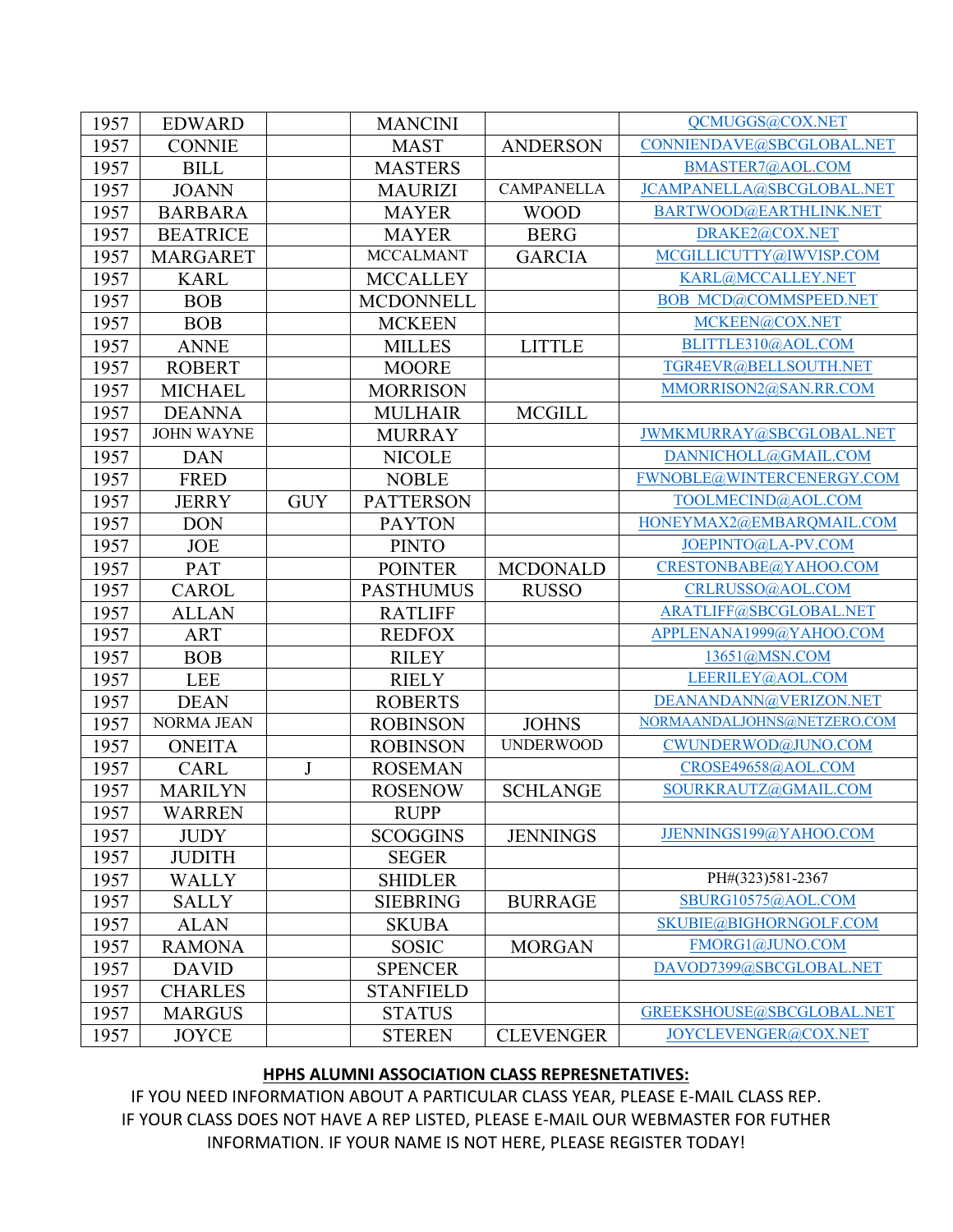| 1957 | <b>BARBARA</b>  |                   | <b>STEWART</b>     | <b>AUGA</b>          |                               |
|------|-----------------|-------------------|--------------------|----------------------|-------------------------------|
| 1957 | <b>CHUCK</b>    |                   | <b>STINNETT</b>    |                      | CHUCKSTINN@AOL.COM            |
| 1957 | <b>MIKE</b>     |                   | <b>STIRLING</b>    |                      | STIRMJ@HUGHES.NET             |
| 1957 | <b>CLELIS</b>   |                   | <b>STITH</b>       | <b>MARTIN</b>        | CLELIS1@AOL.COM               |
| 1957 | <b>BRIAN</b>    | D                 | <b>STROMSOE</b>    |                      | STRBR@JUNO.COM                |
| 1957 | <b>SUSAN</b>    |                   | <b>STOUT</b>       | <b>GRODNER</b>       | SUSANGRODNER@YAHOO.COM        |
| 1957 | <b>DIANE</b>    |                   | <b>SULLIVAN</b>    | <b>GOFFREDA</b>      |                               |
| 1957 | <b>BILL</b>     |                   | <b>TANNAHILL</b>   |                      | BILLDIANE@BELLSOUTH.NET       |
| 1957 | <b>DARLENE</b>  |                   | <b>TINGLE</b>      | WINGENROTH           | BUFFMOM@HOTMAIL.COM           |
| 1957 | <b>JO ANN</b>   |                   | <b>TOLLE</b>       | <b>BRAMBLE</b>       | JOANN303@GMAIL.COM            |
| 1957 | <b>JANICE</b>   |                   | <b>TULLIUS</b>     | <b>JACKSON</b>       | JDJACKSON38@GMAIL.COM         |
| 1957 | <b>MIKE</b>     |                   | VAN BUSKIRK        |                      | VANBUS723@AOL.COM             |
| 1957 | <b>RICHARD</b>  | <b>JOSEPH</b>     | <b>VANDEVER</b>    | <b>HOUGHTON</b>      |                               |
| 1957 | <b>PATSY</b>    |                   | <b>VENABLE</b>     | <b>PETRUS</b>        | GOPOPPA@VERIZON.NET           |
| 1957 | <b>TONY</b>     |                   | <b>VOLOSIN</b>     |                      | NANTHONY@PACBELL.NET          |
| 1957 | <b>MYRNA</b>    |                   | <b>WADDLE</b>      | <b>WOODEY</b>        | RWODEYJO@AOL.COM              |
| 1957 | <b>BILL</b>     |                   | <b>WARD</b>        |                      | BWARD@POST.COM                |
| 1957 | <b>MARY LOU</b> |                   | <b>WATSON</b>      | <b>BLEVINS</b>       | BLEVINSML@AOL.COM             |
| 1957 | <b>JOAN</b>     |                   | <b>WEESE</b>       | <b>MCNEELY</b>       | JOANIEMAC@CHARTER.NET         |
| 1957 | <b>SHIRLEY</b>  | <b>ANN</b>        | <b>WHEELER</b>     | <b>BORGER</b>        | BOBBORGER1@AOL.COM            |
| 1957 | <b>CAROL</b>    |                   | <b>WILKINGS</b>    | <b>SYRSTAD</b>       | SONSYRSTAD@AOL.COM            |
|      |                 |                   |                    |                      |                               |
| 1957 | <b>BARBARA</b>  |                   | <b>WILLIS</b>      | <b>RAYMOND (REP)</b> | BWRAYMOND@EARTHLINK.NET       |
| 1957 | <b>GEORGIA</b>  |                   | <b>WOJTYLA</b>     | <b>BARTH</b>         | GBARTH@KLEENKRAFTSERVICES.COM |
| 1957 | <b>TONY</b>     |                   | <b>WOODS</b>       |                      | ADWUDZ@AOL.COM                |
| 1957 | PAT             |                   | <b>WORDEN</b>      | <b>ANKENY</b>        | PANKENY@DC.RR.COM             |
| 1957 | <b>JIM</b>      |                   | <b>ZARTMAN</b>     |                      | JSZMEN@SATX.RR.COM            |
| 1957 | <b>MYRNA</b>    | <b>KAY</b>        | <b>RATLIFF</b>     | <b>DOUGHERTY</b>     | MGODSGIRL39@AOL.COM           |
| 1957 | <b>LINDA</b>    |                   | <b>FESSENDEN</b>   | <b>GELDER</b>        | LINDACAROL2@COX.NET           |
| 1957 | <b>SUSAN</b>    | <b>GRACE</b>      | <b>ABORN</b>       |                      | PASSED ON                     |
| 1957 | <b>JIM</b>      |                   | <b>ANKENY</b>      |                      | PASSED ON 2007                |
| 1957 | <b>BRUCE</b>    |                   | <b>BANKHEAD</b>    |                      | PASSED ON                     |
| 1957 | <b>PHILLIP</b>  | <b>ELIAS</b>      | <b>BARHOUSE</b>    |                      | PASSED ON                     |
| 1957 | <b>ROBERT</b>   |                   | <b>BATHURST</b>    |                      | PASSED ON 2008                |
| 1957 | <b>BRENDA</b>   | <b>ANN</b>        | <b>BENTON</b>      | <b>KELLY</b>         | PASSED ON                     |
| 1957 | <b>RICHARD</b>  | J                 | <b>BRANSCOME</b>   |                      | PASSED ON                     |
| 1957 | <b>SHARON</b>   | <b>ARLEEN</b>     | <b>BROWN</b>       |                      | PASSED ON                     |
| 1957 | <b>CAROL</b>    | <b>VERNA</b>      | <b>CLARK</b>       |                      | PASSED ON                     |
| 1957 | <b>PATRICIA</b> |                   | <b>CODY</b>        |                      | PASSED ON 2004                |
| 1957 | <b>JOAN</b>     | <b>MARIE</b>      | <b>COLLIER</b>     | <b>FERRANTE</b>      | PASSED ON 2007                |
| 1957 | <b>MARINA</b>   | <b>ANTOINETTE</b> | <b>CONSTANTINO</b> |                      | PASSED ON                     |
| 1957 | <b>GILBERT</b>  |                   | <b>CARDONA</b>     |                      | PASSED ON 2007                |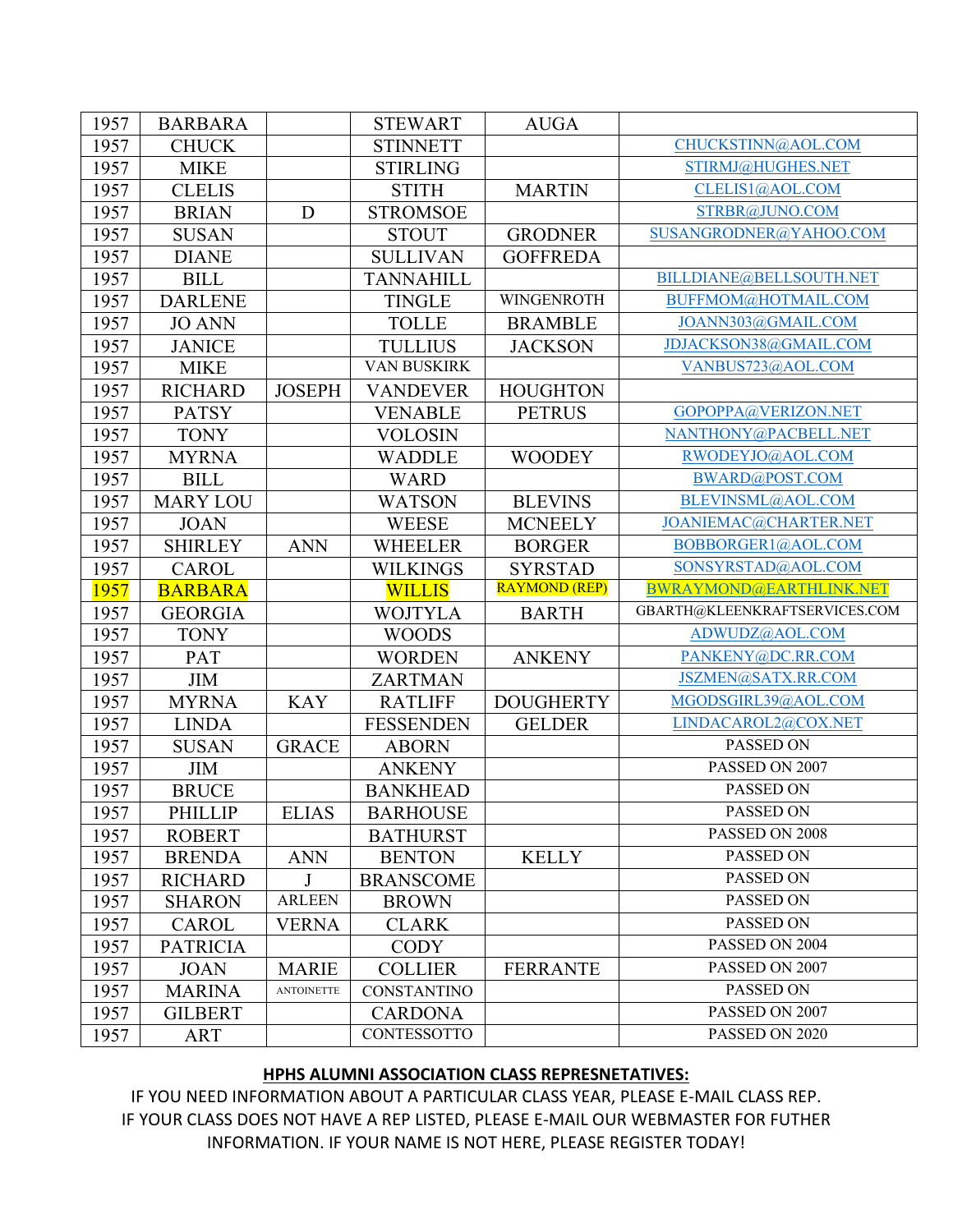| 1957 | <b>PATRICK</b>   | <b>EDWARD</b>    | <b>CRAGIN</b>      |                 | PASSED ON      |
|------|------------------|------------------|--------------------|-----------------|----------------|
| 1957 | <b>JUDITH</b>    | <b>ANN</b>       | <b>CROWTHER</b>    | <b>RIPPENS</b>  | PASSED ON      |
| 1957 | <b>ELDON</b>     |                  | <b>DAVIS</b>       |                 | PASSED ON      |
| 1957 | <b>LINDA</b>     |                  | <b>DAVIS</b>       | <b>FRESE</b>    | PASSED ON      |
| 1957 | <b>PAUL</b>      | <b>GREGORY</b>   | <b>DEIMEL</b>      |                 | PASSED ON      |
| 1957 | <b>RAY</b>       |                  | <b>DEL VECCHIO</b> |                 | PASSED ON      |
| 1957 | <b>LARRY</b>     |                  | <b>DOLAN</b>       |                 | PASSED ON      |
| 1957 | <b>ED</b>        |                  | <b>DORNAN</b>      |                 | PASSED ON 2015 |
| 1957 | <b>FLOYD</b>     |                  | <b>DUNBAR</b>      |                 | PASSED ON 2005 |
| 1957 | <b>ELEANOR</b>   |                  | <b>DYNER</b>       | <b>KOTTARAS</b> | PASSED ON 2007 |
| 1957 | <b>DOUGLAS</b>   | W                | <b>FRY</b>         |                 | PASSED ON      |
| 1957 | <b>CHARLES</b>   | <b>DAVID</b>     | <b>FULP</b>        |                 | PASSED ON      |
| 1957 | <b>NEL</b>       |                  | <b>GAINEY</b>      | <b>BURNETT</b>  | PASSED ON      |
| 1957 | <b>GALE</b>      |                  | <b>GOOD</b>        |                 | PASSED ON 2007 |
| 1957 | <b>JOHN</b>      |                  | <b>HULINA</b>      |                 | PASSED ON 2009 |
| 1957 | <b>ROBERT</b>    | K                | <b>KASPARIAN</b>   |                 | PASSED ON 2007 |
| 1957 | <b>DAVID</b>     | $\mathbf{P}$     | <b>KLIEVER</b>     |                 | PASSED ON      |
| 1957 | <b>OREN</b>      | <b>PUNKY</b>     | <b>LANGSTON</b>    |                 | PASSED ON 2015 |
| 1957 | <b>RAUL</b>      | <b>ARMANDO</b>   | <b>LOPEZ</b>       |                 | PASSED ON      |
| 1957 | <b>DAVE</b>      |                  | <b>MATSON</b>      |                 | PASSED ON      |
| 1957 | <b>WANDA</b>     |                  | MERRIOT-BYRNE      |                 | PASSED ON 2011 |
| 1957 | <b>COLEEN</b>    |                  | MILNES-PAGE        |                 | PASSED ON 2015 |
| 1957 | <b>RON</b>       |                  | <b>NOVELLO</b>     |                 | PASSED ON 2017 |
| 1957 | <b>GARY ROSS</b> |                  | <b>OHM</b>         |                 | PASSED ON 1996 |
| 1957 | <b>BOB</b>       |                  | <b>PETERS</b>      |                 | PASSED ON 2018 |
| 1957 | <b>HERB</b>      |                  | <b>PATTERSON</b>   |                 | PASSED ON 2016 |
| 1957 | <b>DENNIS</b>    | <b>WILLIAM</b>   | <b>PETERSON</b>    |                 | PASSED ON      |
| 1957 | <b>JOE</b>       |                  | <b>PINTO</b>       |                 | PASSED ON 2016 |
| 1957 | <b>EUGENE</b>    | <b>HAROLD</b>    | <b>RAMSEY</b>      |                 | PASSED ON 2007 |
| 1957 | <b>JAMES</b>     |                  | <b>REECE</b>       |                 | PASSED ON      |
| 1957 | <b>MAVIS</b>     | <b>RUTH</b>      | <b>ROBINSON</b>    | DEL VECCHIO     | PASSED ON      |
| 1957 | <b>ROSALIE</b>   | <b>LILLIAN</b>   | <b>RODRIGUEZ</b>   | VARA            | PASSED ON 2007 |
| 1957 | <b>ROBERT</b>    | <b>NORMAN</b>    | <b>SCHLITZ</b>     |                 | PASSED ON      |
| 1957 | <b>BETTY</b>     | <b>CATHRAN</b>   | <b>SCHRAMM</b>     |                 | PASSED ON      |
| 1957 | <b>LINDA</b>     | <b>LOUISE</b>    | SONDERGAARD        |                 | PASSED ON      |
| 1957 | <b>HELEN</b>     | <b>ELIZABETH</b> | <b>STAY</b>        |                 | PASSED ON      |
| 1957 | <b>GAIL</b>      | <b>VERONICA</b>  | <b>STEVENS</b>     | <b>JIMENEZ</b>  | PASSED ON 2006 |
| 1957 | <b>TERRY</b>     |                  | <b>SUNDERLAND</b>  |                 | PASSED ON 2015 |
| 1957 | <b>JOAN</b>      | <b>MARGARET</b>  | <b>TAYLOR</b>      |                 | PASSED ON      |
| 1957 | <b>FRANK</b>     | H                | <b>TISCARENO</b>   |                 | PASSED ON      |
| 1957 | <b>JOAN</b>      |                  | WEESE              | <b>MCNEELY</b>  | PASSED ON      |
| 1957 | <b>JOHN</b>      | <b>CHARLES</b>   | <b>WHITMORE</b>    |                 | PASSED ON      |